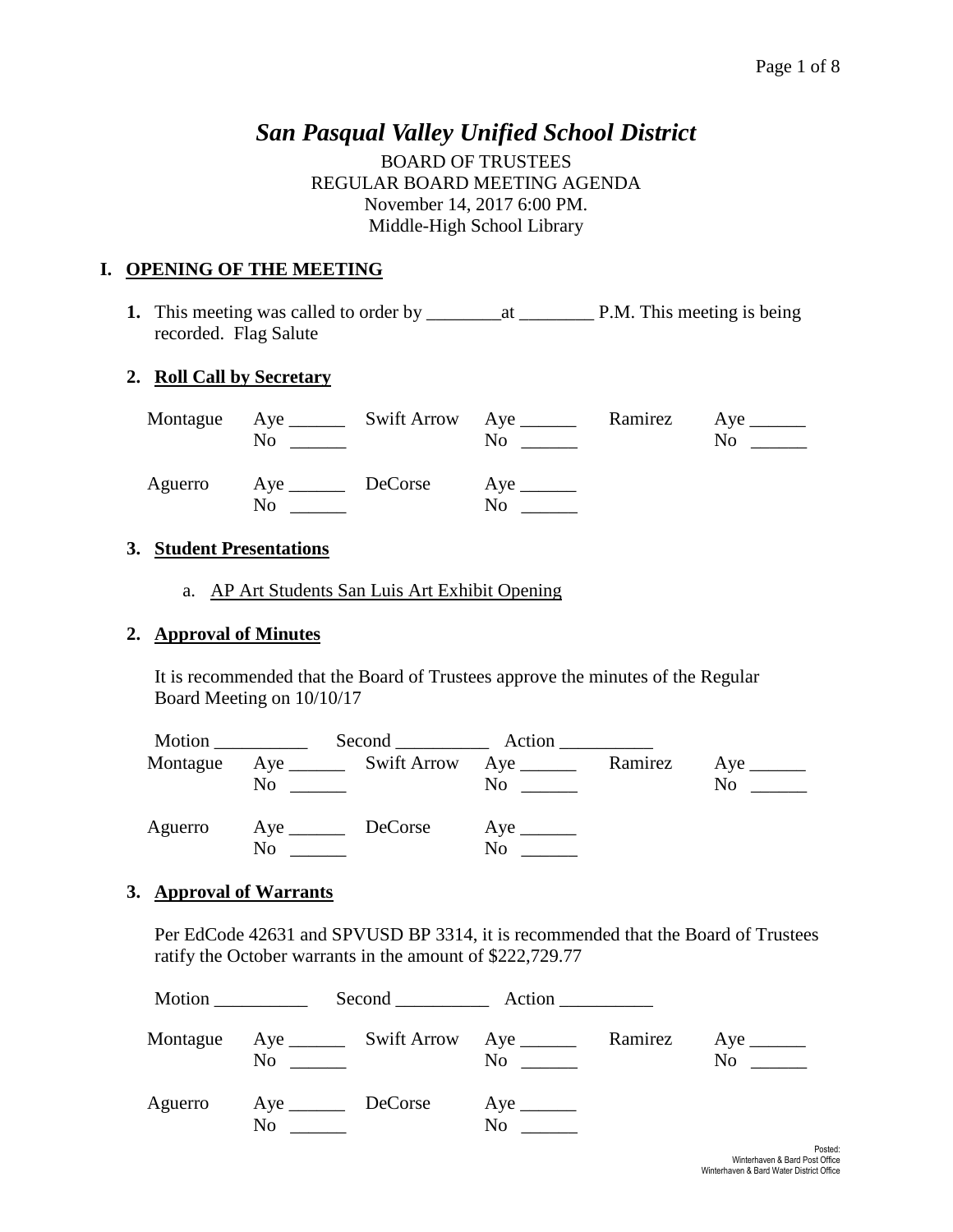#### **4. Public Comments**

Are there any public comments speakers who require translation?

\*Persons who have complaints against Board members or District staff are encouraged to seek resolution to those complaints by using the San Pasqual Valley Unified School District written complaint procedures before orally addressing them at a meeting. The Board will not respond to such complaints until the applicable complaint procedure (BP/AR 1312.1) has been followed and has reached the Board level. Where a complaint concerns a District employee identifiable by name, position, or other facts, the Board cannot respond until proper written notice has been given to the employee pursuant to Government Code Section 54957.

Comments shall be limited to three minutes per person (six minutes if translation is required) and twenty minutes (forty minutes if translation is required) for all comments, per topic, unless the board president, subject to the approval of the Governing Board, sets different time limits

- a. Hear members of the public on items not appearing on agenda that are within the jurisdiction of the District.
- b. Hear public on items appearing on the agenda.
- c. Hear parents of Indian children on equal participation in education programs provided by the District. (Indian Policy and Procedures).

## **CALL TO ORDER PUBLIC HEARING Time:** Time:

Motion to Open Public Hearing

|                                                                                   |                                   | Motion Second Action |           |                                 |
|-----------------------------------------------------------------------------------|-----------------------------------|----------------------|-----------|---------------------------------|
| Montague                                                                          | $\rm No$                          | No                   | Ramirez   | $Aye$ <sub>________</sub><br>No |
| Aguerro                                                                           | Aye _________ DeCorse<br>$\rm No$ | N <sub>0</sub>       |           |                                 |
| Upon the Motion, the Public hearing is open at __________________________________ |                                   |                      | <b>PM</b> |                                 |

## 1. **PUBLIC HEARING: Consideration of approval of general waiver request in compliance with California Education code sections 33050-33053, and adopt resolution.**

Pursuant to Education Code Sections 33050-33053 of the California Education Code, the District must conduct a public hearing on the General Waiver Request to provide the public to comment on the General Waiver Request. The CCR 3043 (d) stating that "an extended year program shall be provided for a minimum of 20 instructional days, including holidays." San Pasqual Valley Unified School District recommends providing extended school year (ESY) services for fewer than 20 days with the condition that 80 hours be provided. (A minimum of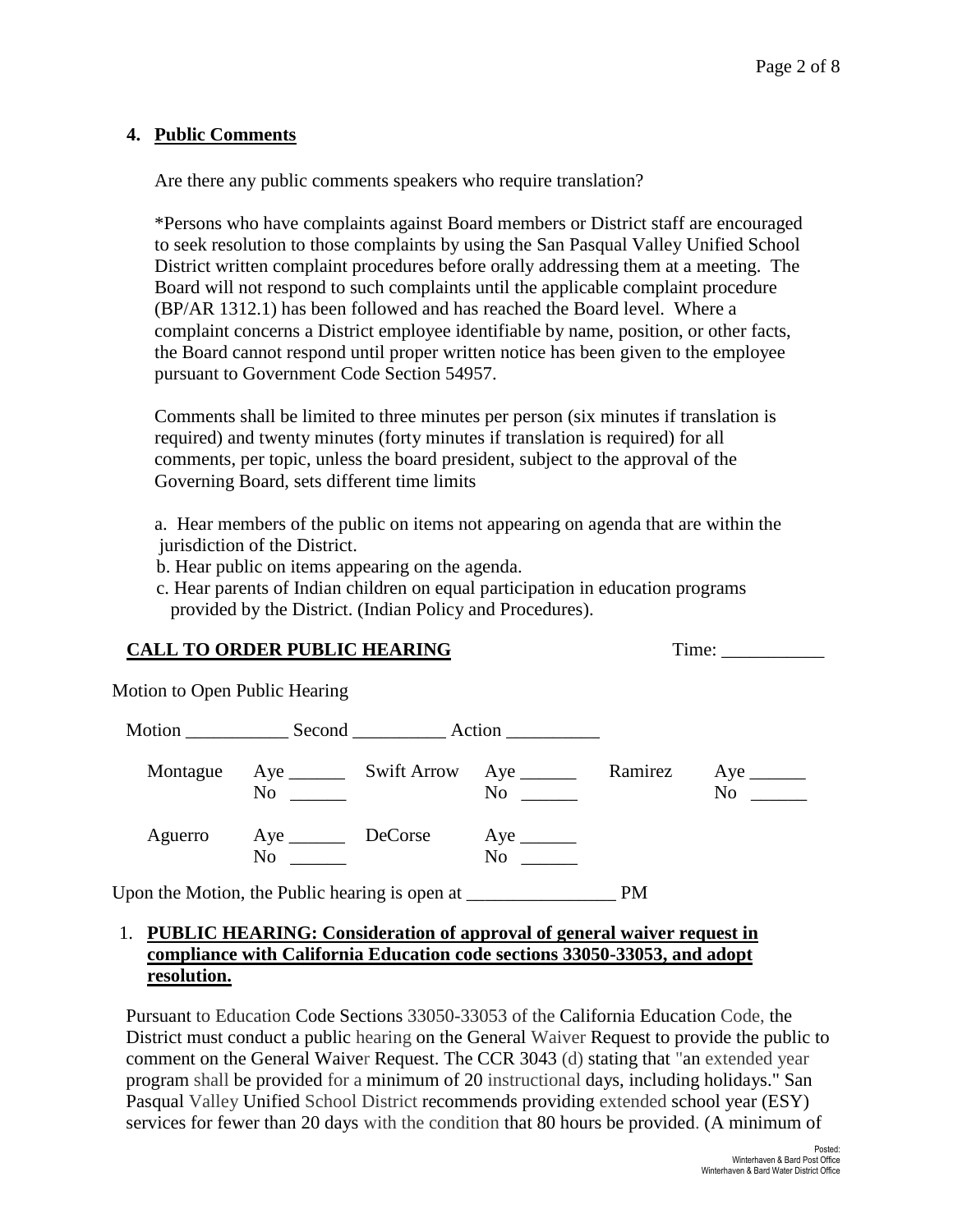76 hours of instruction may be provided if a holiday is included.) Also, special education and related services offered during the extended year period must be comparable in standards, scope, and quality to the special education program offered during the regular academic year as required by California Code of Regulations, Title 5, (5 CCR), Section 3043(d).

We open the floor to Public Comments regarding 2017-2018 Extended School Year Waiver; please only speak on this topic:

\_\_\_\_\_\_\_\_\_\_\_\_\_\_\_\_\_\_\_\_\_\_\_\_\_\_\_\_\_\_\_\_\_\_\_\_\_\_\_\_\_\_\_\_\_\_\_\_\_\_\_\_\_\_\_\_\_\_\_\_\_\_\_\_\_\_\_\_\_\_\_\_\_\_\_\_ \_\_\_\_\_\_\_\_\_\_\_\_\_\_\_\_\_\_\_\_\_\_\_\_\_\_\_\_\_\_\_\_\_\_\_\_\_\_\_\_\_\_\_\_\_\_\_\_\_\_\_\_\_\_\_\_\_\_\_\_\_\_\_\_\_\_\_\_\_\_\_\_\_\_\_\_ \_\_\_\_\_\_\_\_\_\_\_\_\_\_\_\_\_\_\_\_\_\_\_\_\_\_\_\_\_\_\_\_\_\_\_\_\_\_\_\_\_\_\_\_\_\_\_\_\_\_\_\_\_\_\_\_\_\_\_\_\_\_\_\_\_\_\_\_\_\_\_\_\_\_\_\_ \_\_\_\_\_\_\_\_\_\_\_\_\_\_\_\_\_\_\_\_\_\_\_\_\_\_\_\_\_\_\_\_\_\_\_\_\_\_\_\_\_\_\_\_\_\_\_\_\_\_\_\_\_\_\_\_\_\_\_\_\_\_\_\_\_\_\_\_\_\_\_\_\_\_\_\_

#### 2. **PUBLIC HEARING: Title VII and Impact Aid. Seek input from parents of Indian children, tribal officials, the Impact Aid Committee and any other interested persons regarding the development or review of education programs and services allowing for the participation of Indian students on an equal basis in the district.**

Pursuant to BP/AR 1270, the Memorandum of Understanding between San Pasqual Valley Unified School District and the Quechan Tribe, AR 1270.2, and Title VIII, the District will ensure the equal basis participation of, and trible and parental involvement in the education, of those students who live on Indian lands and are claimed for payment under the Title VIII of Public Law 103-382.

We open the floor to Public Comments regarding education programs and services of Indian students at San Pasqual Valley Unified School District; please only speak on this topic:

\_\_\_\_\_\_\_\_\_\_\_\_\_\_\_\_\_\_\_\_\_\_\_\_\_\_\_\_\_\_\_\_\_\_\_\_\_\_\_\_\_\_\_\_\_\_\_\_\_\_\_\_\_\_\_\_\_\_\_\_\_\_\_\_\_\_\_\_\_\_\_\_\_\_ \_\_\_\_\_\_\_\_\_\_\_\_\_\_\_\_\_\_\_\_\_\_\_\_\_\_\_\_\_\_\_\_\_\_\_\_\_\_\_\_\_\_\_\_\_\_\_\_\_\_\_\_\_\_\_\_\_\_\_\_\_\_\_\_\_\_\_\_\_\_\_\_\_\_ \_\_\_\_\_\_\_\_\_\_\_\_\_\_\_\_\_\_\_\_\_\_\_\_\_\_\_\_\_\_\_\_\_\_\_\_\_\_\_\_\_\_\_\_\_\_\_\_\_\_\_\_\_\_\_\_\_\_\_\_\_\_\_\_\_\_\_\_\_\_\_\_\_\_ \_\_\_\_\_\_\_\_\_\_\_\_\_\_\_\_\_\_\_\_\_\_\_\_\_\_\_\_\_\_\_\_\_\_\_\_\_\_\_\_\_\_\_\_\_\_\_\_\_\_\_\_\_\_\_\_\_\_\_\_\_\_\_\_\_\_\_\_\_\_\_\_\_\_

# 3. **PUBLIC HEARING: Waive a portion of California Education code Section 35330 (b)(3) to authorize expenditures of school district funds for students to attend curricular and extracurrilcular activities.**

This is not necessary. AB 341 (Frazier) - School field trips: expenses This bill eliminates the current prohibition against the use of school district funds to cover the expenses of pupils participating in field trips or excursions to other states, the District of Columbia, or a foreign country. Chapter 40, Statutes of 2017. The AB 341 Bill is effective 1/1/2018; our current waiver is through 12/31/2017.

Motion to declare the Public Hearing closed

|          |                             |                                                                                                                                                                                                                                      | Second Action  |         |    |
|----------|-----------------------------|--------------------------------------------------------------------------------------------------------------------------------------------------------------------------------------------------------------------------------------|----------------|---------|----|
| Montague | No                          | <u>and the company of the company of the company of the company of the company of the company of the company of the company of the company of the company of the company of the company of the company of the company of the com</u> | No             | Ramirez | No |
| Aguerro  | Aye _________ DeCorse<br>No |                                                                                                                                                                                                                                      | N <sub>0</sub> |         |    |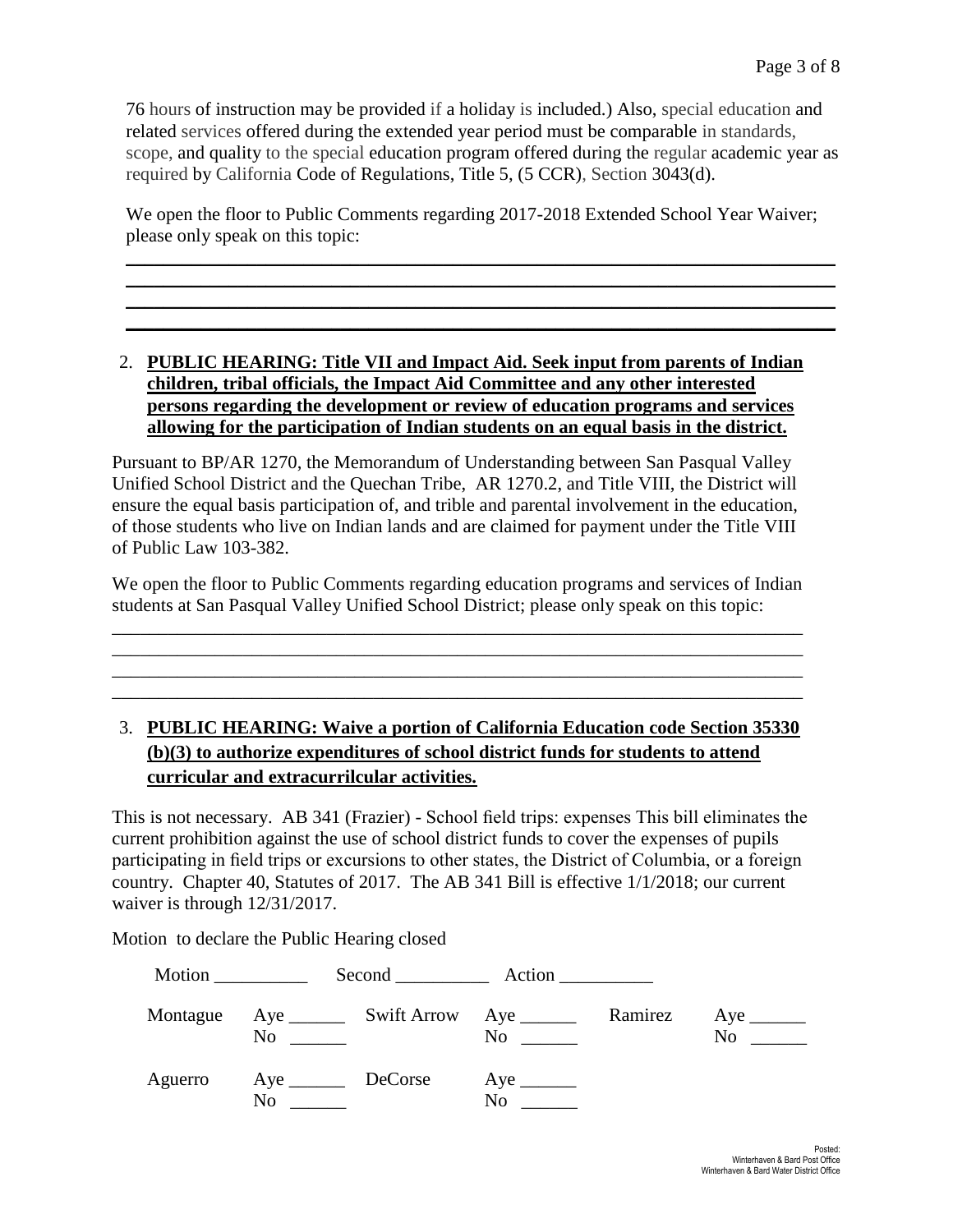Upon the Motion, the Public hearing is closed at PM

**Make a motion to approve the Special Education 2017-2018 Extended School Year (ESY) Waiver Request.** 

|         |    | Second Action                                                  |          |    |
|---------|----|----------------------------------------------------------------|----------|----|
|         | No | Swift Arrow Aye ________ Montague Aye ______<br>N <sub>0</sub> | De Corse | No |
| Ramirez | No | $Aye$ $Ayee$ $Ayee$ $Ayee$<br>No                               |          |    |

## **II. PRESENTATIONS**

1. Kenrick Escalanti and Tribal Elder(s) – Changing School Name

## **III. CONSENT ITEMS**

- 1. Field trip: Arizona Western College Campus Tour
- 2. Ratification Field Trip: San Pasqual Valley Preschool Field Trip to the Pumpkin Patch in Yuma, Arizona
- 3. Memorandum of Understanding (MOU) Between San Pasqual Valley Unified School District (SPVUSD) and Imperial County Offices of Education (ICOE) for Eight (8) Days of Training K-2 and K-5 on Mathematic Standards
- 4. MOU Between SPVUSD and ICOE for 1 Day of Professional Development on Expository Reading and Writing Course (ERWC)
- 5. MOU Between SPVUSD and ICOE for Two 3-Hour Training Sessions on Productive Group Work and Two 3-Hour Training Sessions on Formative Assessment
- 6. MOU Between SPVUSD and ICOE for 15 Days of Training and Planning for CA NGSS Phenomena-Based Lessons
- 7. Extra Duty Sports: 2017-2018 San Pasqual Valley High School Winter Cheer Coach
- 8. Sports: Out of State Travel
- 9. Revised Board Calendar 2017-2018
- 10. Memorandum of Understanding for College and Career Readiness Initiative
- 11. Board Calendar 2018 2019
- 12. Field Trip: Traditional Gourds & Bird Mojave Songs
- 13. Field Trip: Arizona Western College (AWC) Native American Heritage Day
- 14. Third Grade Field Trip: Nutracker at Snider Auditorium in Yuma, AZ
- 15. Travel/Training: 6<sup>th</sup> Annual School Psychology Internship Fair, Northern Arizona Univeristy, Phoenix AZ 2/26/2018
- 16. Field Trip: San Pasqual Valley Unified School District Kindness Makes a Difference Day

|         | No.                   | Montague Aye ________ Swift Arrow Aye ______ | Motion Second Action<br>$\rm No$ | Ramirez | No. |
|---------|-----------------------|----------------------------------------------|----------------------------------|---------|-----|
| Aguerro | Aye _________ DeCorse |                                              |                                  |         |     |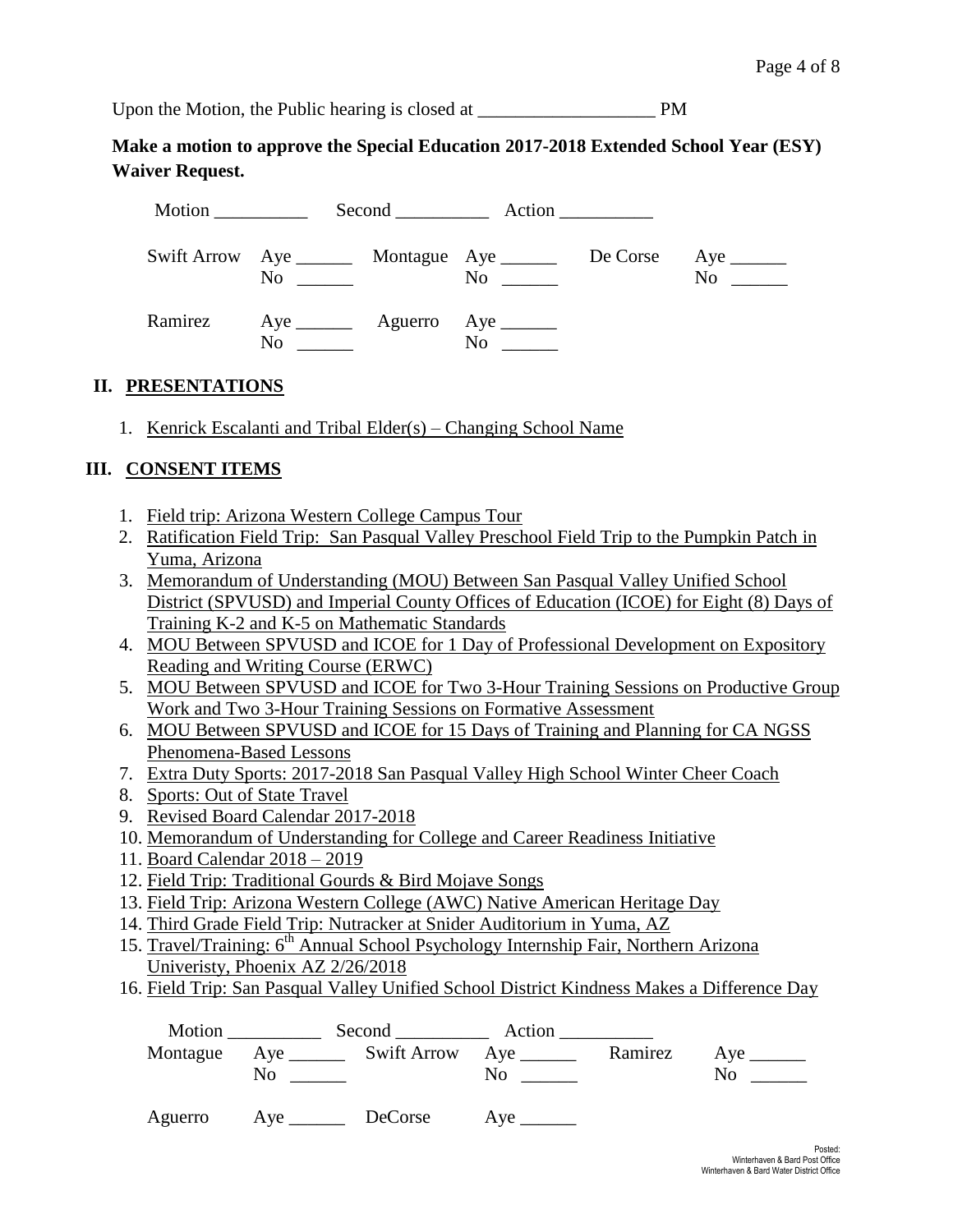No \_\_\_\_\_\_\_\_ No \_\_\_\_\_\_

## **IV. MONTHLY REPORTS**

- 1. San Pasqual Teachers Association (SPTA) Ms. Gina Hanna-Wilson
- 2. California School Employees Association (CSEA) Mr. Ramon Haro
- 3. Associated Student Body (ASB) Representative
- 4. Special Education Dr. Thien Hoang
- 5. Elementary School Mr. Ruben Gonzalez
- 6. Middle School Ms. Mary Kay Monson
- 7. High School/Alternative Education Mr. Darrell Pechtl
- 8. Business Services Ms. Kish Curtis
- 9. Human Resources Ms. Alina Sanchez
- 10. Maintenance/Operations/Transportation Mr. Edward Benedict
- 11. Technology Mr. Jesse Moe
- 12. Superintendent Ms. Rauna Fox
- a. LCAP update
- 13. School Board

# **V. UNFINISHED BUSINESS**

## **VI. INFORMATION ITEMS**

- 1. The Superintendent accepted a letter of resignation from a certificate staff member.
- 2. In-County Trainings
- 3. Tobacco Free School District Certification
- 4. Speaker Guidelines
- 5. Donation
- 6. 2017 Impact Aid Committee Reports (Data from 2016-2017 School Year)
- 7. BP/AR 1270 Indian Policies and Procedures
- 8. Quarterly Report on Willaim Uniform Complaints
- 9. Parent Workshop

## **VII. NEW BUSINESS**

1. Updated Policy AR 3350 Travel: Reimbursement

| Motion ___________ |                   | Second Action |         |                                   |
|--------------------|-------------------|---------------|---------|-----------------------------------|
| Montague           | N <sub>0</sub>    | $\mathbf{No}$ | Ramirez | No<br>$\mathcal{L}=\{1,2,3,4\}$ . |
| Aguerro            | Aye DeCorse<br>No | No            |         |                                   |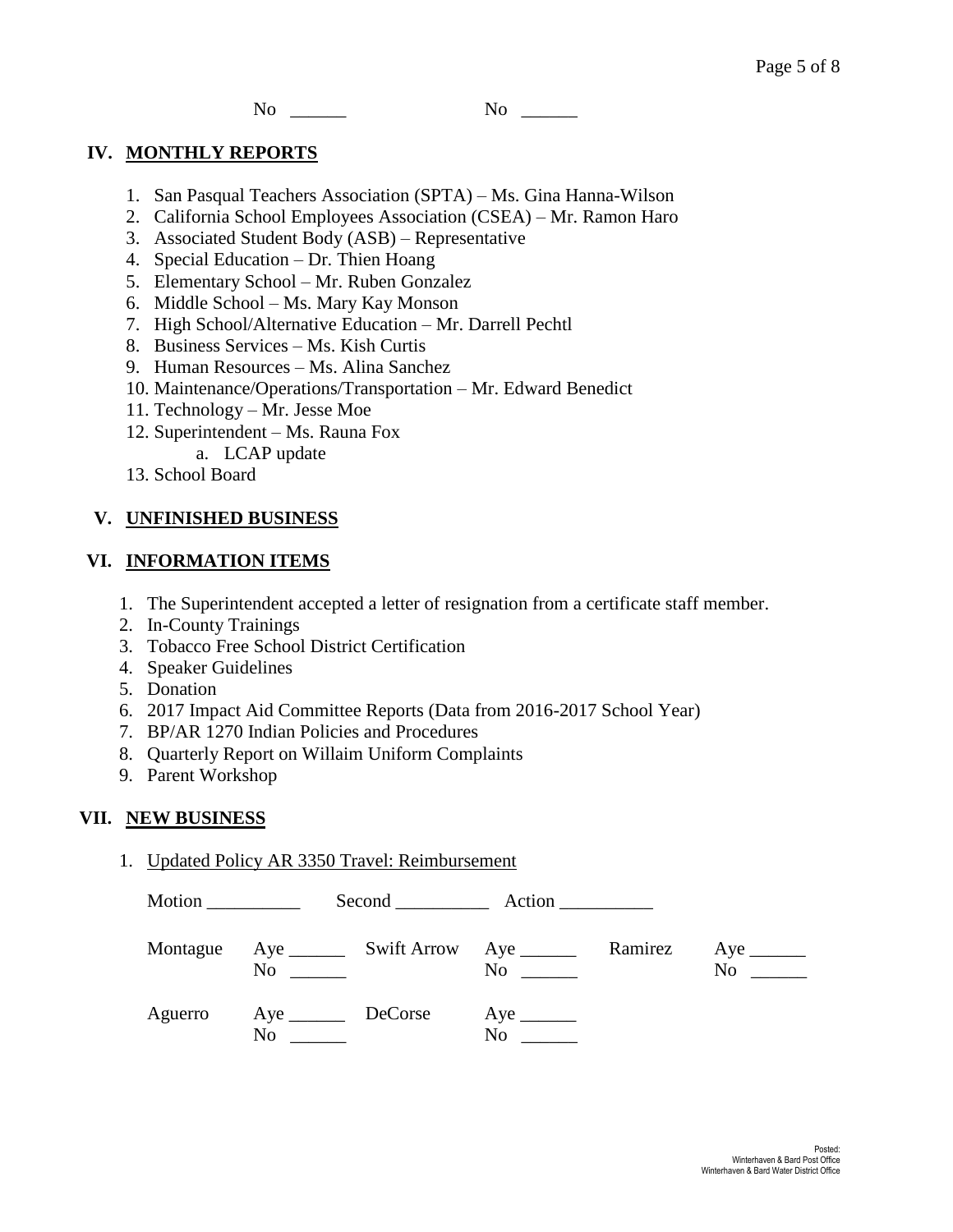|                                |                                                | 2. Board Policy AR 3515.8/E 3515.8 Key Control                                |           |                       |
|--------------------------------|------------------------------------------------|-------------------------------------------------------------------------------|-----------|-----------------------|
|                                |                                                |                                                                               |           |                       |
|                                | $No \_$                                        | Montague Aye ________ Swift Arrow Aye _________ Ramirez Aye ________          |           | $No \ \_$             |
|                                | $No \ \_$                                      | Aguerro Aye DeCorse Aye ________                                              |           |                       |
|                                | 3. Funding for 38 <sup>th</sup> Annual Pow Wow |                                                                               |           |                       |
|                                |                                                |                                                                               |           |                       |
|                                | $No \ \_$                                      | Montague Aye _______ Swift Arrow Aye _______ Ramirez Aye ______               |           | $No \ \_$             |
|                                | $No \ \_$                                      | Aguerro Aye DeCorse Aye                                                       |           |                       |
|                                |                                                | 4. 2018-2019 District Calendar, Draft I and Draft II – for Discussion Only    |           |                       |
|                                |                                                | 5. Board Member Compensation for Members Absent During November Board Meeting |           |                       |
|                                |                                                |                                                                               |           |                       |
|                                | $No \ \_$                                      | Montague Aye ________ Swift Arrow Aye ________ Ramirez Aye _______            | $No \ \_$ | $No \t —$             |
|                                | $No \ \_$                                      | Aguerro Aye DeCorse Aye ________                                              | $No \ \_$ |                       |
| VIII. BOARD COMMENTS           |                                                |                                                                               |           |                       |
|                                | IX. ITEMS FOR FUTURE AGENDA                    |                                                                               |           |                       |
| 1. $\qquad \qquad$             |                                                |                                                                               |           |                       |
| 2. $\overline{\qquad \qquad }$ |                                                |                                                                               |           |                       |
| X. CLOSED SESSION              |                                                |                                                                               |           | $Time: \_\_\_\_\_\_\$ |
|                                | $No \_\_$                                      | Montague Aye ________ Swift Arrow Aye ________ Ramirez Aye _______            | $No \ \_$ | $No \_$               |
| Aguerro                        |                                                | Aye DeCorse Aye ________<br>$No \ \_$                                         | $No \ \_$ |                       |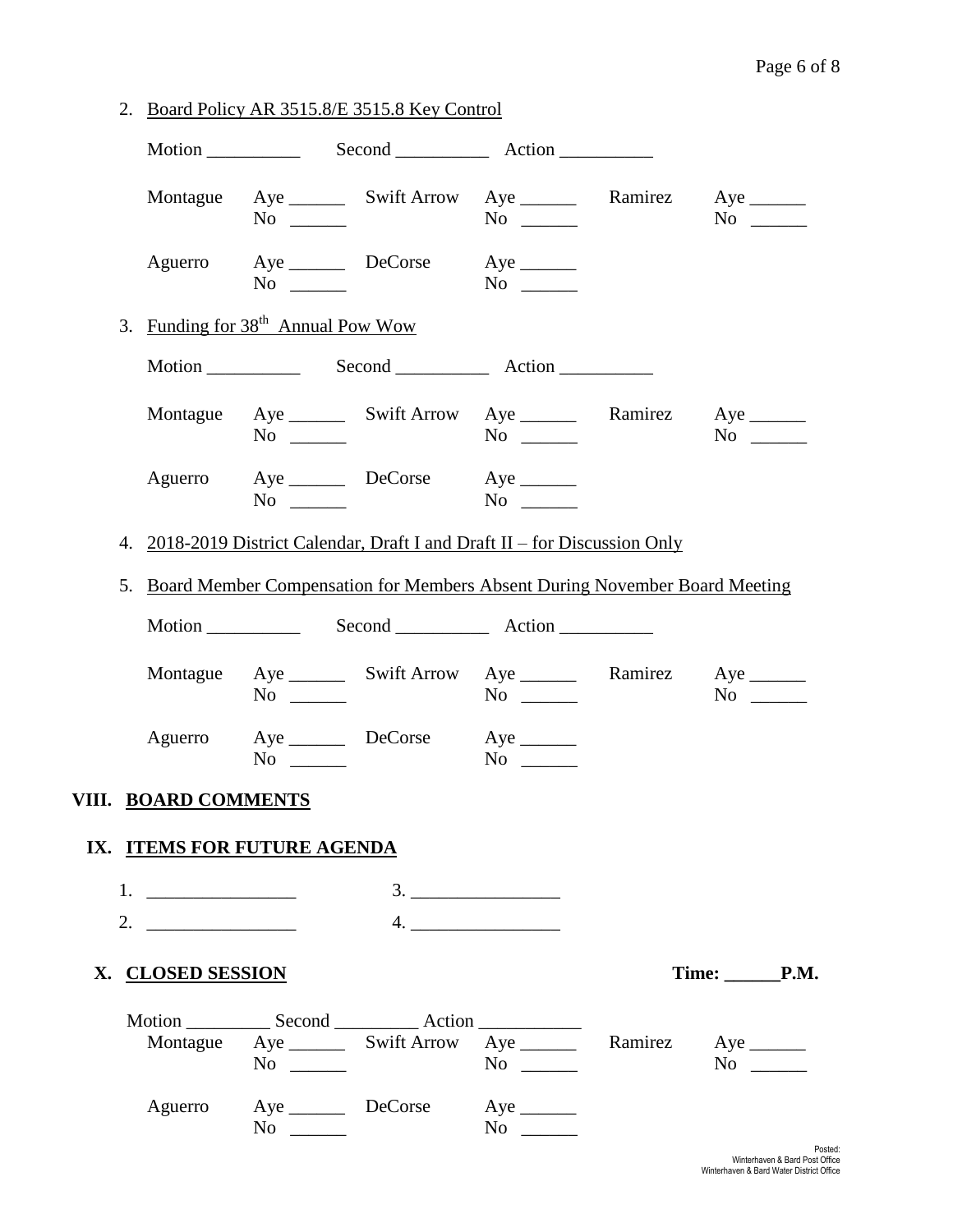# 1. CONFERENCE WITH LABOR NEGOTIATOR (Superintendent and CBO) – Pursuant to Government Code 54957.6

2. PERSONNEL MATTERS – Pursuant to Government Code 54957

|                             |                            | a. Elementary/Middle School Counselor |                                                                                        |            |
|-----------------------------|----------------------------|---------------------------------------|----------------------------------------------------------------------------------------|------------|
|                             |                            |                                       |                                                                                        |            |
|                             | $No \ \_$                  |                                       | Montague Aye ________ Swift Arrow Aye ________ Ramirez Aye _______<br>$\overline{N_0}$ | $No \t —$  |
|                             | $No \ \_$                  | Aguerro Aye DeCorse Aye               | $\overline{N_0}$                                                                       |            |
|                             |                            |                                       | 3. STUDENT MATTERS - Pursuant to Education Code 48918                                  |            |
|                             | a. CDS Student discussions |                                       |                                                                                        |            |
| Code 54957<br>XI. RECONVENE |                            |                                       | 4. PUBLIC EMPLOYEE PERFORMANCE EVALUATION – Pursuant to Government                     | Time: P.M. |
|                             |                            |                                       |                                                                                        |            |
|                             | $No \ \_$                  |                                       | Montague Aye ________ Swift Arrow Aye ________ Ramirez Aye _______<br>$No \ \_$        | $No \ \_$  |
|                             | $No \ \_$                  | Aguerro Aye DeCorse Aye               |                                                                                        |            |
|                             |                            |                                       |                                                                                        |            |
|                             |                            |                                       | Report to the Public on any reportable action taken in Closed Session                  |            |

\_\_\_\_\_\_\_\_\_\_\_\_\_\_\_\_\_\_\_\_\_\_\_\_\_\_\_\_\_\_\_\_\_\_\_\_\_\_\_\_\_\_\_\_\_\_\_\_\_\_\_\_\_\_\_\_\_\_\_\_\_\_\_\_\_\_\_\_\_\_\_\_\_\_\_\_\_\_